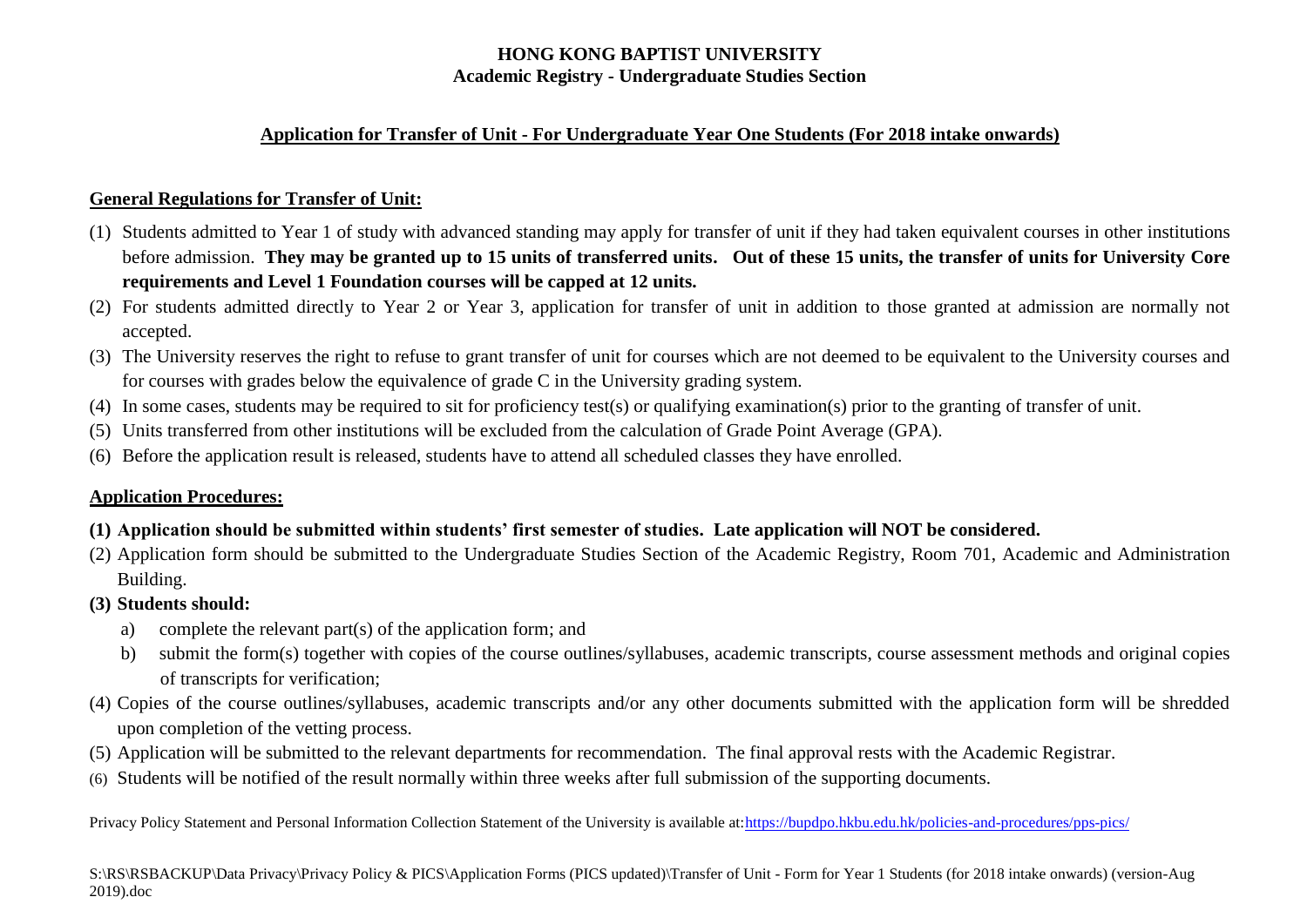### **Application for Transfer of Unit (University Core Courses) - For Undergraduate Year One Students (For 2018 intake onwards)**

| <b>Student Particulars</b> |              |
|----------------------------|--------------|
| Name:                      | Student No.: |
| <b>Study Programme:</b>    | Mobile No.:  |
| Signature of Student:      | Date:        |

#### **(I) COURSES APPLIED FOR TRANSFER (University Core Courses – courses start with UCLC, UCHL or UCPN)**

|             | Course(s) Taken in Other Tertiary Institution |                 |                   |             | Equivalent Course(s) in HKBU |                 |              | Recommendation of<br>LC / GEO / COMS            |     | SAAR's<br>Approval |
|-------------|-----------------------------------------------|-----------------|-------------------|-------------|------------------------------|-----------------|--------------|-------------------------------------------------|-----|--------------------|
| Course Code | Course Title                                  | No. of<br>Units | Grade<br>Obtained | Course Code | Course Title                 | No. of<br>Units | Course Group | Recommended for<br>Transfer of Unit<br>(Yes/No) | Yes | No                 |
|             |                                               |                 |                   |             |                              |                 | #N-          |                                                 |     |                    |
|             |                                               |                 |                   |             |                              |                 |              |                                                 |     |                    |
|             |                                               |                 |                   |             |                              |                 |              |                                                 |     |                    |
|             |                                               |                 |                   |             |                              |                 |              |                                                 |     |                    |

**# For courses approved for fulfilling the University Core requirements, a generic course code starts with "ELEC" would be recorded on the transcripts.** 

| Signature:                 | Head of LC / Director of GE / Head of COMS                                                                         | Date: | For AR use only                                      |            |
|----------------------------|--------------------------------------------------------------------------------------------------------------------|-------|------------------------------------------------------|------------|
| Signature:                 | Senior Assistant Academic Registrar                                                                                | Date: | Application received by<br>Result sent to student by | on.<br>on. |
| <b>Notes for AR staff:</b> | Approving body: 1) Language Centre (LC) – for UCLC courses<br>2) General Education Office (GEO) – for UCHL courses |       | Successful application:<br>Transcript Entry by<br>on |            |
|                            | 3) Department of Communication Studies (COMS) – for UCPN courses                                                   |       |                                                      |            |

S:\RS\RSBACKUP\Data Privacy\Privacy Policy & PICS\Application Forms (PICS updated)\Transfer of Unit - Form for Year 1 Students (for 2018 intake onwards) (version-Aug 2019).doc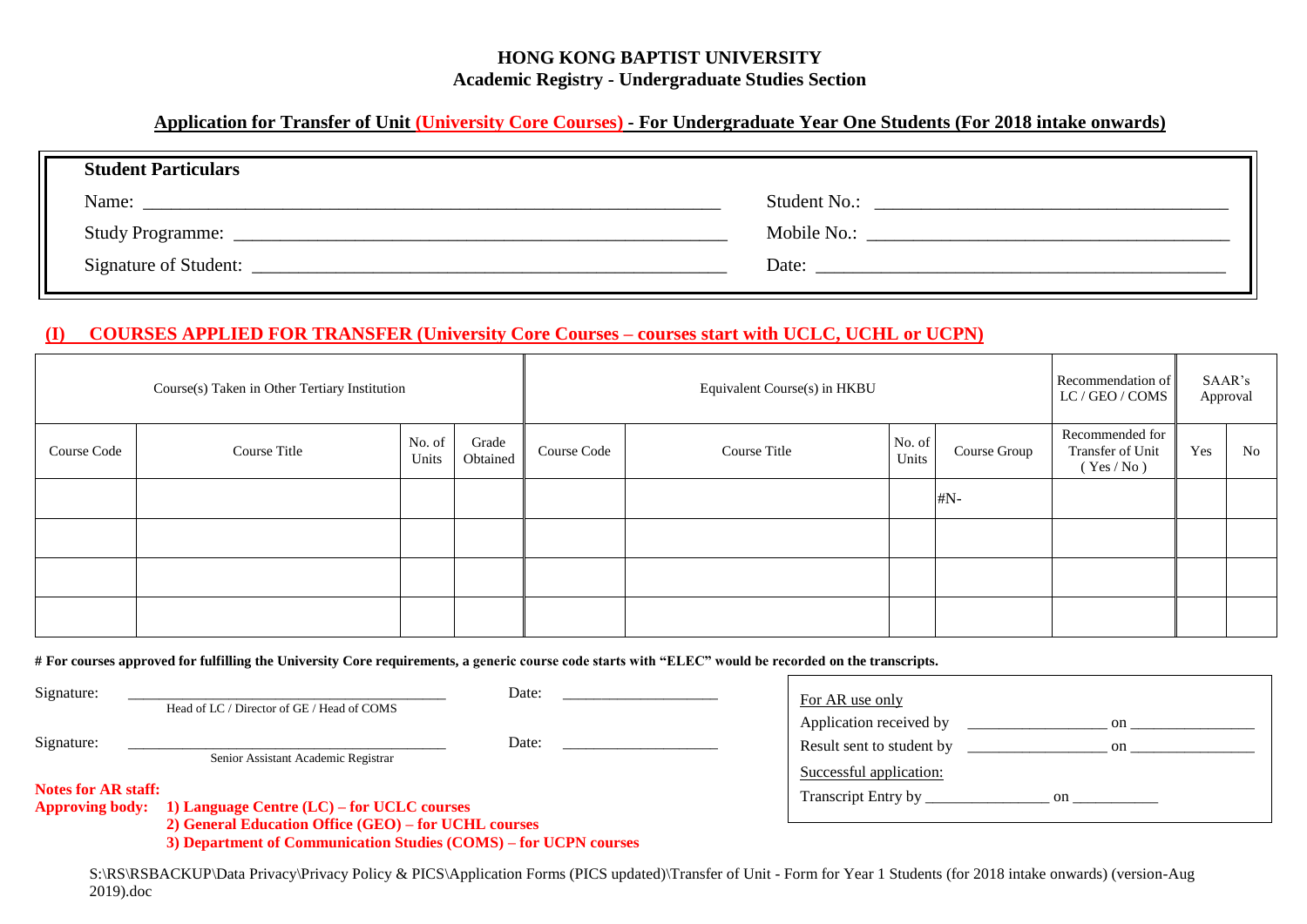#### **Application for Transfer of Unit (General Education Courses) - For Undergraduate Year One Students (For 2018 intake onwards)**

| <b>Student Particulars</b> |              |
|----------------------------|--------------|
| Name:                      | Student No.: |
|                            |              |
|                            | Mobile No.:  |
| Signature of Student:      | Date:        |
|                            |              |

### **II) COURSES APPLIED FOR TRANSFER (General Education Courses - courses start with GFXX or GTXX)**

|             | Course(s) Taken in Other Tertiary Institution |                 |                   |             | Equivalent Course(s) in HKBU |                 |              | Recommendation of<br><b>General Education</b><br>Office |     | SAAR's<br>Approval |
|-------------|-----------------------------------------------|-----------------|-------------------|-------------|------------------------------|-----------------|--------------|---------------------------------------------------------|-----|--------------------|
| Course Code | Course Title                                  | No. of<br>Units | Grade<br>Obtained | Course Code | Course Title                 | No. of<br>Units | Course Group | Recommended for<br>Transfer of Unit<br>(Yes / No)       | Yes | N <sub>0</sub>     |
|             |                                               |                 |                   |             |                              |                 | $\#N-$       |                                                         |     |                    |
|             |                                               |                 |                   |             |                              |                 |              |                                                         |     |                    |
|             |                                               |                 |                   |             |                              |                 |              |                                                         |     |                    |
|             |                                               |                 |                   |             |                              |                 |              |                                                         |     |                    |
|             |                                               |                 |                   |             |                              |                 |              |                                                         |     |                    |

**# For courses approved for fulfilling the General Education Programme requirements, a generic course code starts with "ELEC" would be recorded on the transcripts.** 

| Signature: | Director of General Education       | Date: | For AR use only<br>Application received by<br>on<br>Result sent to student by<br>on |
|------------|-------------------------------------|-------|-------------------------------------------------------------------------------------|
| Signature: | Senior Assistant Academic Registrar | Date: | Successful application:<br>Transcript Entry by<br>on                                |

S:\RS\RSBACKUP\Data Privacy\Privacy Policy & PICS\Application Forms (PICS updated)\Transfer of Unit - Form for Year 1 Students (for 2018 intake onwards) (version-Aug 2019).doc